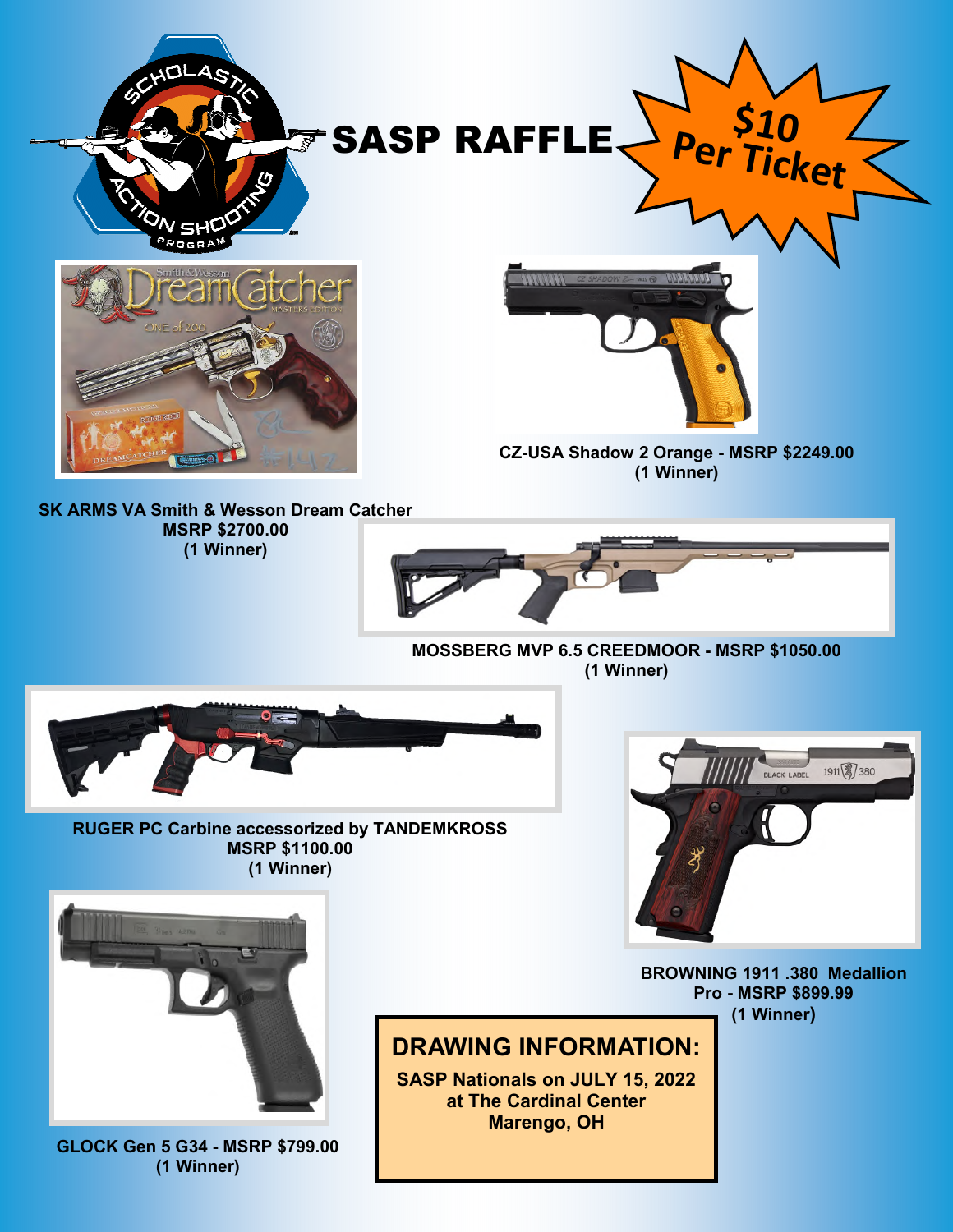

## **SASP RAFFLE**

**We have 5 GREAT prizes that we will be giving away this year!!** 

## How do the teams make money?

| #1                                                                                                                                                                                                                                                                                                               | #2                                                                                                                                                                                                                                                                 |
|------------------------------------------------------------------------------------------------------------------------------------------------------------------------------------------------------------------------------------------------------------------------------------------------------------------|--------------------------------------------------------------------------------------------------------------------------------------------------------------------------------------------------------------------------------------------------------------------|
| Tickets are \$10 each.<br>Teams will sell the SASP raffle tickets.<br>They will keep \$5 for their team and send the other<br>\$5 to the SASP with the ticket stub.<br>The more tickets you sell, the more money you<br>make. We will supply the tickets. Use these funds<br>to help your team get to Nationals! | SASP will deposit a match eligible award into a<br>team's endowment account at the MidwayUSA<br>Foundation to the top 3 ticket selling teams<br>as follows:<br>$1st - $1000$<br>$2^{nd} - $750$<br>$3^{\text{rd}} - $500$<br>Teams must sell a minimum 200 tickets |
|                                                                                                                                                                                                                                                                                                                  |                                                                                                                                                                                                                                                                    |